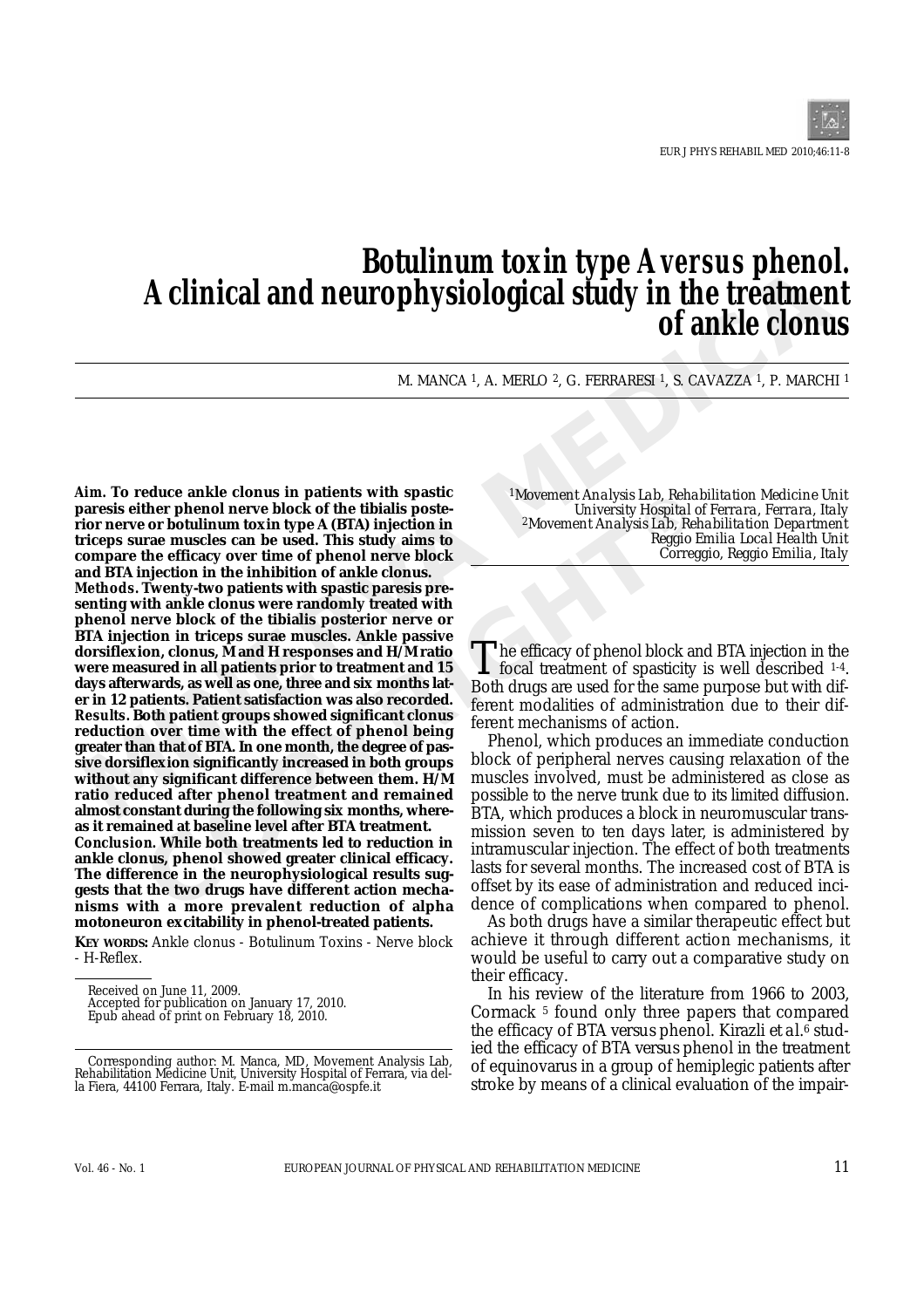|             |                                                                                    |                                                                         |                                                                                                    |                                                                                                                                                                                                                                                                                                                                                                                                                                                                                                                                                                                                                                                                                                                                                                                  |                                                                                                                                                                                                          | Dosage                                                                                                                                                                                                                                                                                                                                                                                                                                                                                                                                                                                                                                                                                                                                                                                                         |
|-------------|------------------------------------------------------------------------------------|-------------------------------------------------------------------------|----------------------------------------------------------------------------------------------------|----------------------------------------------------------------------------------------------------------------------------------------------------------------------------------------------------------------------------------------------------------------------------------------------------------------------------------------------------------------------------------------------------------------------------------------------------------------------------------------------------------------------------------------------------------------------------------------------------------------------------------------------------------------------------------------------------------------------------------------------------------------------------------|----------------------------------------------------------------------------------------------------------------------------------------------------------------------------------------------------------|----------------------------------------------------------------------------------------------------------------------------------------------------------------------------------------------------------------------------------------------------------------------------------------------------------------------------------------------------------------------------------------------------------------------------------------------------------------------------------------------------------------------------------------------------------------------------------------------------------------------------------------------------------------------------------------------------------------------------------------------------------------------------------------------------------------|
| 1           | M                                                                                  | 53                                                                      | 9                                                                                                  | Stroke                                                                                                                                                                                                                                                                                                                                                                                                                                                                                                                                                                                                                                                                                                                                                                           | 4                                                                                                                                                                                                        | 4.5                                                                                                                                                                                                                                                                                                                                                                                                                                                                                                                                                                                                                                                                                                                                                                                                            |
| 2<br>3<br>4 | M                                                                                  | 59                                                                      | 7                                                                                                  | Myelopathy                                                                                                                                                                                                                                                                                                                                                                                                                                                                                                                                                                                                                                                                                                                                                                       | 3                                                                                                                                                                                                        | 5.0                                                                                                                                                                                                                                                                                                                                                                                                                                                                                                                                                                                                                                                                                                                                                                                                            |
|             | F                                                                                  | 62                                                                      | 24                                                                                                 | Stroke                                                                                                                                                                                                                                                                                                                                                                                                                                                                                                                                                                                                                                                                                                                                                                           | 3                                                                                                                                                                                                        | 5.5                                                                                                                                                                                                                                                                                                                                                                                                                                                                                                                                                                                                                                                                                                                                                                                                            |
|             | M                                                                                  | 55                                                                      | 9                                                                                                  | Stroke                                                                                                                                                                                                                                                                                                                                                                                                                                                                                                                                                                                                                                                                                                                                                                           | 4                                                                                                                                                                                                        | 8.0                                                                                                                                                                                                                                                                                                                                                                                                                                                                                                                                                                                                                                                                                                                                                                                                            |
| 5           | M                                                                                  |                                                                         |                                                                                                    |                                                                                                                                                                                                                                                                                                                                                                                                                                                                                                                                                                                                                                                                                                                                                                                  |                                                                                                                                                                                                          | 7.0                                                                                                                                                                                                                                                                                                                                                                                                                                                                                                                                                                                                                                                                                                                                                                                                            |
| 6           |                                                                                    |                                                                         |                                                                                                    |                                                                                                                                                                                                                                                                                                                                                                                                                                                                                                                                                                                                                                                                                                                                                                                  | 4                                                                                                                                                                                                        | 7.5                                                                                                                                                                                                                                                                                                                                                                                                                                                                                                                                                                                                                                                                                                                                                                                                            |
|             | M                                                                                  |                                                                         |                                                                                                    | Stroke                                                                                                                                                                                                                                                                                                                                                                                                                                                                                                                                                                                                                                                                                                                                                                           |                                                                                                                                                                                                          | 4.5                                                                                                                                                                                                                                                                                                                                                                                                                                                                                                                                                                                                                                                                                                                                                                                                            |
|             |                                                                                    |                                                                         | 4                                                                                                  |                                                                                                                                                                                                                                                                                                                                                                                                                                                                                                                                                                                                                                                                                                                                                                                  |                                                                                                                                                                                                          | 6.0                                                                                                                                                                                                                                                                                                                                                                                                                                                                                                                                                                                                                                                                                                                                                                                                            |
|             |                                                                                    |                                                                         |                                                                                                    |                                                                                                                                                                                                                                                                                                                                                                                                                                                                                                                                                                                                                                                                                                                                                                                  |                                                                                                                                                                                                          | 7.0                                                                                                                                                                                                                                                                                                                                                                                                                                                                                                                                                                                                                                                                                                                                                                                                            |
|             |                                                                                    |                                                                         |                                                                                                    |                                                                                                                                                                                                                                                                                                                                                                                                                                                                                                                                                                                                                                                                                                                                                                                  |                                                                                                                                                                                                          | 7.0                                                                                                                                                                                                                                                                                                                                                                                                                                                                                                                                                                                                                                                                                                                                                                                                            |
|             |                                                                                    |                                                                         |                                                                                                    |                                                                                                                                                                                                                                                                                                                                                                                                                                                                                                                                                                                                                                                                                                                                                                                  |                                                                                                                                                                                                          | 5.0                                                                                                                                                                                                                                                                                                                                                                                                                                                                                                                                                                                                                                                                                                                                                                                                            |
|             |                                                                                    |                                                                         |                                                                                                    |                                                                                                                                                                                                                                                                                                                                                                                                                                                                                                                                                                                                                                                                                                                                                                                  |                                                                                                                                                                                                          |                                                                                                                                                                                                                                                                                                                                                                                                                                                                                                                                                                                                                                                                                                                                                                                                                |
|             |                                                                                    |                                                                         |                                                                                                    |                                                                                                                                                                                                                                                                                                                                                                                                                                                                                                                                                                                                                                                                                                                                                                                  |                                                                                                                                                                                                          | 300<br>300                                                                                                                                                                                                                                                                                                                                                                                                                                                                                                                                                                                                                                                                                                                                                                                                     |
|             |                                                                                    |                                                                         |                                                                                                    |                                                                                                                                                                                                                                                                                                                                                                                                                                                                                                                                                                                                                                                                                                                                                                                  |                                                                                                                                                                                                          | 300                                                                                                                                                                                                                                                                                                                                                                                                                                                                                                                                                                                                                                                                                                                                                                                                            |
|             |                                                                                    |                                                                         |                                                                                                    |                                                                                                                                                                                                                                                                                                                                                                                                                                                                                                                                                                                                                                                                                                                                                                                  |                                                                                                                                                                                                          | 300                                                                                                                                                                                                                                                                                                                                                                                                                                                                                                                                                                                                                                                                                                                                                                                                            |
|             |                                                                                    |                                                                         |                                                                                                    |                                                                                                                                                                                                                                                                                                                                                                                                                                                                                                                                                                                                                                                                                                                                                                                  |                                                                                                                                                                                                          | 300                                                                                                                                                                                                                                                                                                                                                                                                                                                                                                                                                                                                                                                                                                                                                                                                            |
|             |                                                                                    |                                                                         |                                                                                                    |                                                                                                                                                                                                                                                                                                                                                                                                                                                                                                                                                                                                                                                                                                                                                                                  |                                                                                                                                                                                                          | 300                                                                                                                                                                                                                                                                                                                                                                                                                                                                                                                                                                                                                                                                                                                                                                                                            |
|             |                                                                                    |                                                                         |                                                                                                    |                                                                                                                                                                                                                                                                                                                                                                                                                                                                                                                                                                                                                                                                                                                                                                                  |                                                                                                                                                                                                          | 300                                                                                                                                                                                                                                                                                                                                                                                                                                                                                                                                                                                                                                                                                                                                                                                                            |
|             |                                                                                    |                                                                         |                                                                                                    |                                                                                                                                                                                                                                                                                                                                                                                                                                                                                                                                                                                                                                                                                                                                                                                  |                                                                                                                                                                                                          | 300                                                                                                                                                                                                                                                                                                                                                                                                                                                                                                                                                                                                                                                                                                                                                                                                            |
|             |                                                                                    |                                                                         |                                                                                                    |                                                                                                                                                                                                                                                                                                                                                                                                                                                                                                                                                                                                                                                                                                                                                                                  |                                                                                                                                                                                                          | 300                                                                                                                                                                                                                                                                                                                                                                                                                                                                                                                                                                                                                                                                                                                                                                                                            |
|             |                                                                                    |                                                                         |                                                                                                    |                                                                                                                                                                                                                                                                                                                                                                                                                                                                                                                                                                                                                                                                                                                                                                                  |                                                                                                                                                                                                          | 300                                                                                                                                                                                                                                                                                                                                                                                                                                                                                                                                                                                                                                                                                                                                                                                                            |
| 11          | M                                                                                  | 39                                                                      | 6                                                                                                  | Myelopathy                                                                                                                                                                                                                                                                                                                                                                                                                                                                                                                                                                                                                                                                                                                                                                       | 4                                                                                                                                                                                                        | 300                                                                                                                                                                                                                                                                                                                                                                                                                                                                                                                                                                                                                                                                                                                                                                                                            |
|             |                                                                                    |                                                                         |                                                                                                    |                                                                                                                                                                                                                                                                                                                                                                                                                                                                                                                                                                                                                                                                                                                                                                                  |                                                                                                                                                                                                          |                                                                                                                                                                                                                                                                                                                                                                                                                                                                                                                                                                                                                                                                                                                                                                                                                |
|             |                                                                                    |                                                                         |                                                                                                    |                                                                                                                                                                                                                                                                                                                                                                                                                                                                                                                                                                                                                                                                                                                                                                                  |                                                                                                                                                                                                          |                                                                                                                                                                                                                                                                                                                                                                                                                                                                                                                                                                                                                                                                                                                                                                                                                |
|             |                                                                                    |                                                                         |                                                                                                    |                                                                                                                                                                                                                                                                                                                                                                                                                                                                                                                                                                                                                                                                                                                                                                                  |                                                                                                                                                                                                          |                                                                                                                                                                                                                                                                                                                                                                                                                                                                                                                                                                                                                                                                                                                                                                                                                |
|             | 8<br>9<br>10<br>11<br>1<br>$\overline{c}$<br>3<br>4<br>5<br>6<br>7<br>8<br>9<br>10 | F<br>M<br>M<br>M<br>M<br>M<br>F<br>M<br>F<br>M<br>F<br>M<br>M<br>M<br>M | 69<br>34<br>67<br>78<br>47<br>25<br>69<br>36<br>57<br>49<br>62<br>78<br>52<br>41<br>69<br>54<br>17 | 16<br>9<br>21<br>4<br>12<br>18<br>16<br>21<br>12<br>4<br>4<br>4<br>10<br>36<br>9<br>96<br>ment. The authors found BTA to be more efficacious<br>than phenol during the first four weeks following<br>treatment, whereas at the three-month follow-up the<br>effects of the two drugs were essentially the same.<br>In a later electrophysiological study in 1999,7 the<br>authors hypothesized that phenol acted directly on the<br>alpha motoneuron, whereas BTA acted prevalently<br>on the fusal muscle fire system and consequently on<br>the Ia afferents and the alpha motoneuron. No sig-<br>nificant differences between the two drugs were seen<br>with respect to the excitability responses of the mono-<br>sypantic roflox. In a roviour of the literature on troat- | Stroke<br>TBI<br>Stroke<br>Stroke<br>Myelopathy<br>Stroke<br>Stroke<br>Stroke<br>Myelopathy<br>Stroke<br>Stroke<br>Stroke<br>Stroke<br>Stroke<br>Stroke<br>Stroke<br>on motor points.<br>dosage amounts. | 3<br>$\sqrt{2}$<br>3<br>3<br>4<br>3<br>4<br>3<br>3<br>4<br>3<br>3<br>4<br>3<br>3<br>4<br>Dosages are expressed in ml for phenol (6% concentration) and in units for BTA (Botulinum toxin type A - Botox). TBI: traumatic brain injury.<br>studies, different target muscles were selected for<br>both groups and the phenol blocks were carried out<br>Comparative studies on the use of different tech-<br>niques and their therapeutic outcome are subject to<br>bias such as: disability variations in the population<br>examined; changes in muscle viscosity and elasticity<br>in stabilised patients; methods of administration and<br>In this study, based on clinical and neurophysio-<br>logical parameters, the suppression of ankle clonus<br>was soloctod as clinically significant outcomo. Anklo |

TABLE I.—*Characteristics of study groups. For both groups, patients 1 to 6 were assessed at T0, T1, T2, T3 and T4; patients 7 to 11 where assessed at T0, T1. See text for details about drug injection and dose selection.*

ment. The authors found BTA to be more efficacious than phenol during the first four weeks following treatment, whereas at the three-month follow-up the effects of the two drugs were essentially the same. In a later electrophysiological study in 1999,7 the authors hypothesized that phenol acted directly on the alpha motoneuron, whereas BTA acted prevalently on the fusal muscle fire system and consequently on the Ia afferents and the alpha motoneuron. No significant differences between the two drugs were seen with respect to the excitability responses of the monosynaptic reflex. In a review of the literature on treatment of upper limb spasticity, Van Kuijk *et al*.8 noted that evidence to support the choice of either BTA or phenol was lacking and highlighted the need for evidence from clinical trials.

In a study on children with spastic diplegia due to cerebral palsy, Wong *et al*. compared the efficacy on gait of BTA injections *versus* phenol blocks 9 and reported a greater improvement in gait-related variables after BTA injections. However, unlike previous

In this study, based on clinical and neurophysiological parameters, the suppression of ankle clonus was selected as clinically significant outcome. Ankle clonus may impair several motor functions, as it limits or prevent ankle dorsiflexion. During gait, for example, it may alter both the foot prepositioning before foot contact and the leg progression over the stance foot. Consequently, both loading and progression ability are compromised. Ankle clonus, typically triggered by a lengthening of the triceps muscle, is a stretch-sensitive form of overactivity, thus being a natural target of focal treatments, as in this study.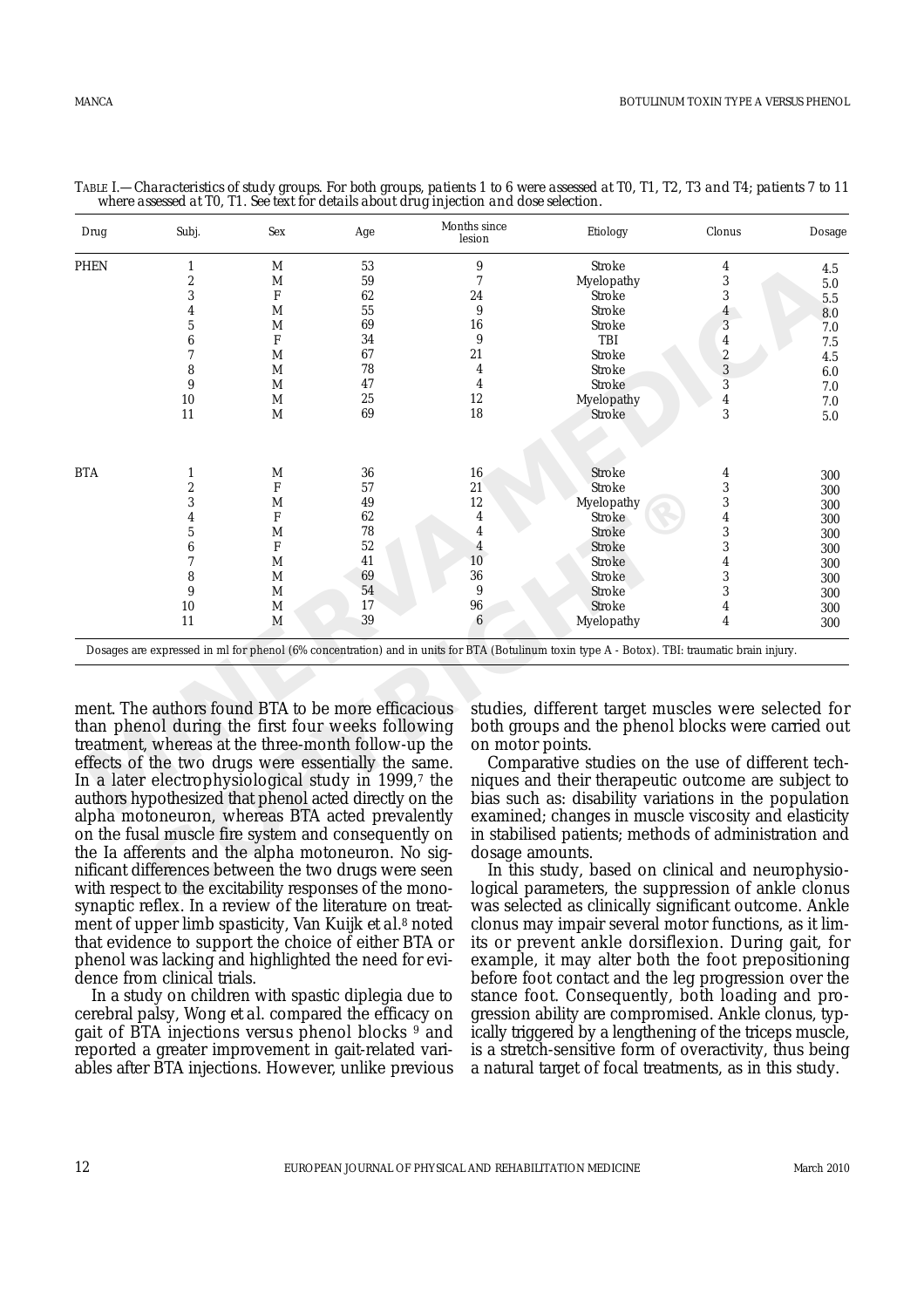The following aspects were investigated:

— efficacy of the two treatment modalities in the inhibition of clonus;

— action of the two drugs on the spinal reflex;

— efficacy at a six-month follow-up.

# **Materials and methods**

Subjects analyzed in the study were both outpatients and inpatients referred to the Rehabilitation Unit of our hospital.

# *Inclusion criteria*

Patients were selected based on the following criteria: spastic paresis of various origins; persistent ankle clonus evoked by passive sharp dorsiflexion of the ankle; spontaneous onset of clonus interfering with gait, posture or with wheelchair transfers in nonambulant patients.

### *Exclusion criteria*

Patients with the following criteria were excluded: presence of peripheral nerve lesion; structural ankle joint deformity; recent or ongoing systemic anti-spastic therapy; previous focal therapy in the calf muscle; other neuromuscular disorders.

#### *Sample*

Frontaneous onset of clonus interfering with<br>ontaneous onset of clonus interfering with<br>ture or with wheelchair transfers in non-<br>fraction<br>patients.<br>Frontier or with the following criteria the ankle joint was carried<br>than The study included 22 patients, 18 males and four females with ages ranging from 17 to 78 years, affected by spastic paresis for over four months and presenting ankle clonus. Paresis was due to ischemic stroke (11 cases), hemorrhagic stroke (6), traumatic brain injury (1), ischemic or post-trauma degenerative myelopathy (4). Table I describes the patient sample in more detail*.*

All patients underwent a focal treatment to inhibit the ankle clonus. The selection of treatment between BTX and PHEN was based on:

— patient interviews to identify individual needs;

— evaluation of impairment signs as measured by ankle joint range and tendon reflex;

— observational and/or instrumental analysis of gait and posture.

Clonus affected transfer to/from or positioning in wheelchairs in three non-ambulant patients. Clonus interference on gait was evident at observational gait analysis for 7 of the 19 ambulant patients and was verified by electromyographic assessment in the remaining 12.

**Materials and methods**<br> **Materials and methods**<br> **Materials and methods**<br> **Materials and the study were both outpa**<br> **Materials referred** to the group A, received phenol blockage; the other groups<br> **MATERION and inference** Following this assessment, the 22 candidates were randomized into two equal numbered groups using a permuted block design with a treatment allocation ratio of 1:1. One group of 11 patients, referred to as group A, received phenol blockage; the other group, referred to as group B, received BTA injection. All patients were evaluated prior to treatment (T0) and 15 days afterwards (T1). Six patients in each group were also evaluated at one (T2), three (T3) and six (T4) months following treatment. The flow of participants through the study is presented in Figure 1. This study was carried out in accordance with the Declaration of Helsinki. Written informed consent was obtained from all participants prior to inclusion.

# *Evaluation*

Evaluation of the maximum passive dorsiflexion of the ankle joint was carried out using a universal hand goniometer in accordance with Clarkson and Gilewich 10. Measurement was achieved by placing the fulcrum of the goniometer about 1.5 cm below the lateral malleolus with one arm placed laterally to the longitudinal axis of the fibula and the other arm parallel to the longitudinal axis of the fifth metatarsal bone.

With the patient supine, clonus was evoked manually by a rapid stretching of the sural triceps. To evaluate the response level and any possible changes following treatment, a five-point scale was used:11 0 no response; 1-jerking response; 2-exhaustible clonus; 3-inexhaustible clonus; 4-inexhaustible clonus triggered by a slow stretch.

Patient satisfaction of treatment was assessed by a three level scale ("less than you expected", "what you expected", "better than you expected").

Recording of M and H reflex responses of the soleus muscle was based on the standard method recommended in literature.12 With the patient in a prone position, the tibialis posterior nerve was stimulated at the popliteal fossa by a bipolar stimulator. Measurement was taken with the recording electrode on the surface of the soleus muscle and the reference electrode on the Achilles tendon. Rectangular stimuli lasting one millisecond at a frequency of 0.1 Hz were delivered. Stimulus intensity was gradually increased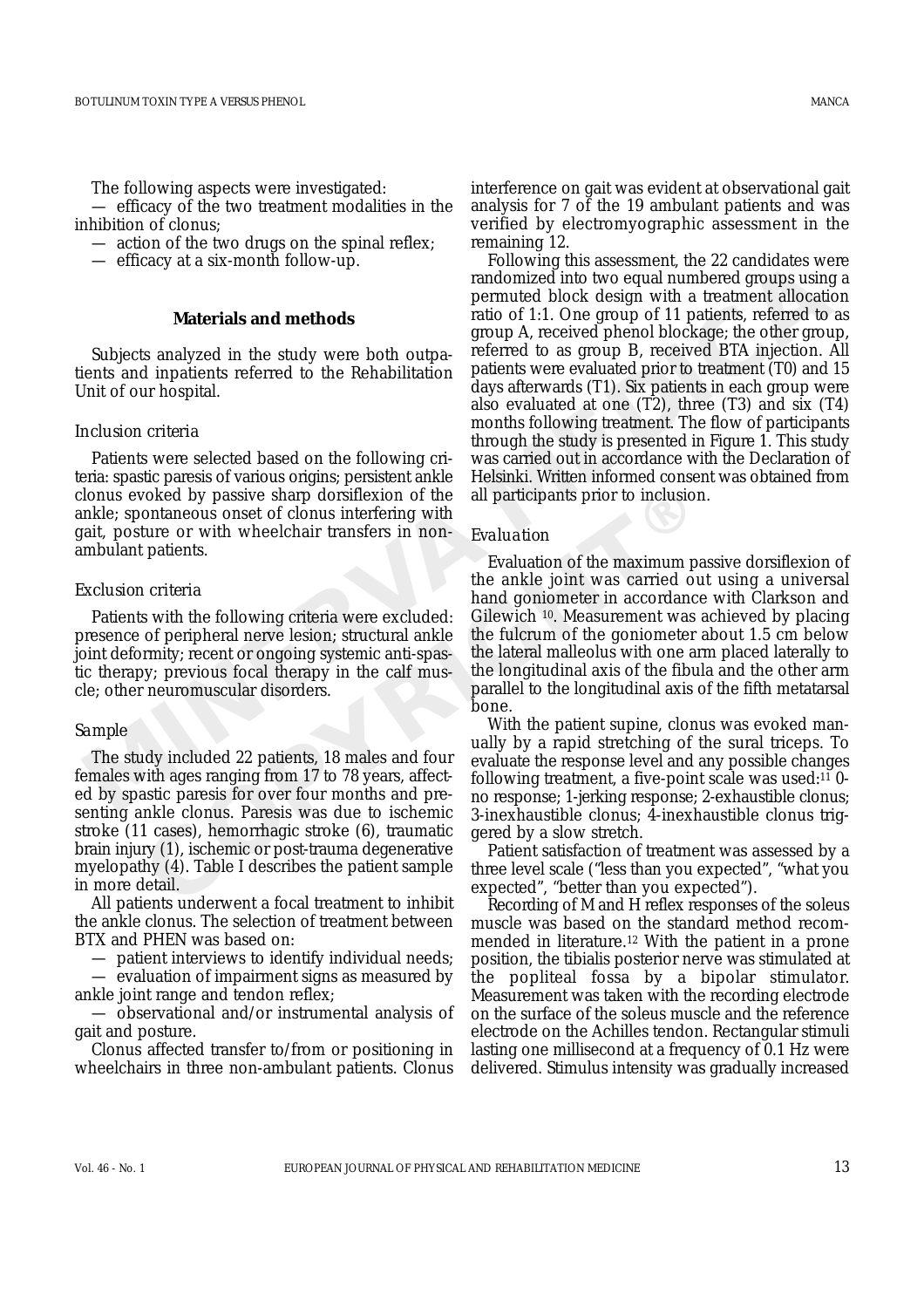

Figure 1.—Flow of participants through the study.

to achieve a maximum H response and then, with maximum stimulation, a maximum M response was acquired. The responses were recorded using an electromyograph (Multibasis OTE Biomedical, Milan, Italy) with a 20-5000 Hz band-pass filter. The peak-to-peak

amplitude of the H and M responses and the Hmax/M-max ratio were calculated and used for further analysis.

Both clinical and neurophysiological evaluations were carried out by the same operator (a medical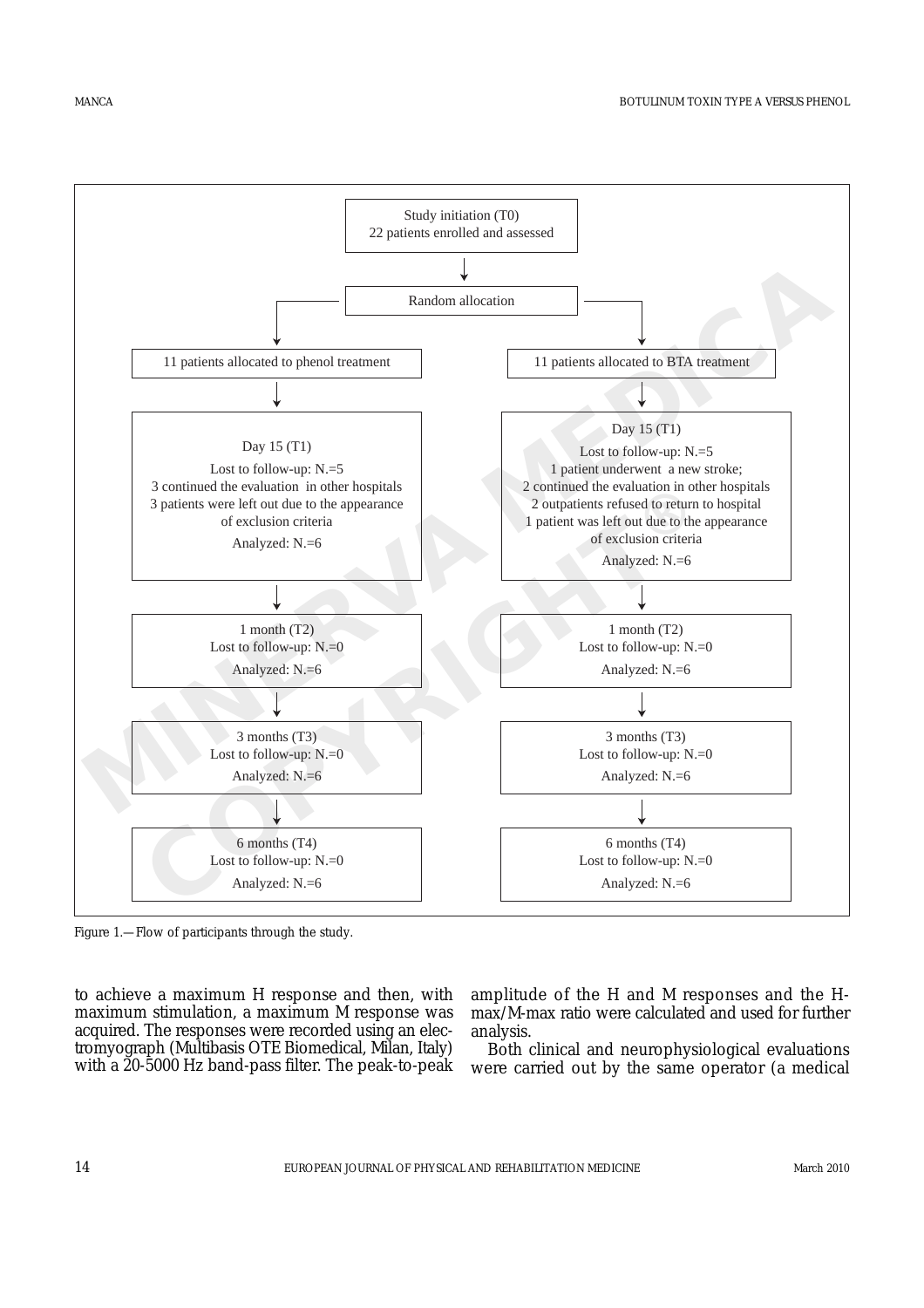|                                         |                                                                                                      | Experimental session                                                                                                                                                                                                                                                                      |                                                                                                  |                                                                                                                                                                                                                                                                                                                     |                                                                                                    |  |  |  |
|-----------------------------------------|------------------------------------------------------------------------------------------------------|-------------------------------------------------------------------------------------------------------------------------------------------------------------------------------------------------------------------------------------------------------------------------------------------|--------------------------------------------------------------------------------------------------|---------------------------------------------------------------------------------------------------------------------------------------------------------------------------------------------------------------------------------------------------------------------------------------------------------------------|----------------------------------------------------------------------------------------------------|--|--|--|
|                                         | T <sub>0</sub>                                                                                       | T <sub>1</sub>                                                                                                                                                                                                                                                                            | T <sub>2</sub>                                                                                   | T <sub>3</sub>                                                                                                                                                                                                                                                                                                      | T <sub>4</sub>                                                                                     |  |  |  |
| Phenol<br>Clonus<br>Dorsiflexion<br>H/M | $(2-4)$<br>3<br>$(0-20)$<br>0<br>$0.7$ $(0.4-1.0)$                                                   | $(0-1)$ * +<br>15<br>$(5-25)$ *<br>$0.4$ $(0.1-0.8)$ * +                                                                                                                                                                                                                                  | $(0-1)$ * +<br>$(5-15)$ *<br>10<br>$0.2$ $(0.1-0.7)$ *                                           | $(0-2)$ *<br>$\Omega$<br>10<br>$(5-15)$ *<br>$0.3$ $(0.1-0.8)$                                                                                                                                                                                                                                                      | $(0-3)$ *<br>$\mathbf{1}$<br>10<br>$(0-15)$<br>0.3<br>$(0.1-0.7)$ * +<br>$\mathbf{2}$<br>$(0-3)$ * |  |  |  |
| BTA<br>Clonus<br>Dorsiflexion<br>H/M    | $(3-4)$<br>3<br>5<br>$(-5-15)$<br>$0.6$ $(0.3-0.9)$                                                  | $(0-3)$ * +<br>$(0-20)$ *<br>10<br>$0.6$ $(0.4-1.0)$ +                                                                                                                                                                                                                                    | $(0-2)$ * +<br>$(10-20)$ *<br>13<br>$0.5(0.4-0.9)$                                               | $1(0-3)$ *<br>$(10-20)$ *<br>10<br>$0.6$ $(0.3-0.8)$                                                                                                                                                                                                                                                                | $(10-20)$ *<br>10<br>$0.6$ $(0.5-1.0)$ +                                                           |  |  |  |
|                                         | cates the presence of a significant difference.<br>plus sign (+) indicates a significant difference. |                                                                                                                                                                                                                                                                                           |                                                                                                  | Comparisons of the median values in time, with respect to T0, were carried out using the Wilcoxon test with significance set at 5%. The asterisk (*) indi-<br>Comparison between the median values of the two groups at each session was carried out using the Mann-Whitney U test with significance set at 5%. The |                                                                                                    |  |  |  |
| process.                                |                                                                                                      | doctor), who was not blind to the randomization                                                                                                                                                                                                                                           | Statistical analysis                                                                             | The effect over time of each pharmaceutical was<br>assessed by the Wilcoxon test for paired measures.                                                                                                                                                                                                               |                                                                                                    |  |  |  |
| <b>Treatment</b>                        |                                                                                                      |                                                                                                                                                                                                                                                                                           |                                                                                                  | Comparison between the two groups at T0, T1, T2, T3                                                                                                                                                                                                                                                                 |                                                                                                    |  |  |  |
| PHENOL BLOCK                            |                                                                                                      |                                                                                                                                                                                                                                                                                           | and T4 was carried out by the Mann Whitney U test.<br>In both tests, significance was set at 5%. |                                                                                                                                                                                                                                                                                                                     |                                                                                                    |  |  |  |
|                                         |                                                                                                      | After pinpointing the injection site of the tibialis<br>posterior nerve in the popliteal fossa by percutaneous<br>stimulation, (Neuroton 726 Siemens) phenol block<br>was performed on the motor branch of the tibialis                                                                   |                                                                                                  | <b>Results</b>                                                                                                                                                                                                                                                                                                      |                                                                                                    |  |  |  |
|                                         |                                                                                                      | posterior nerve. A Teflon needle electrode was used<br>to deliver the stimuli and inject the phenol. Once a<br>motor response was obtained on the calf muscle with<br>a stimulus intensity of 1 mA (rectangular stimuli, last-<br>ing $0.1$ ms at a frequency of 1 Hz), phenol in a $6\%$ |                                                                                                  | Randomization produced groups A and B, which<br>were similar in terms of gender distribution (9 M, 2 F<br>and 8 M, 3F, respectively), median age (59 and 52<br>years, respectively) and median time since lesion (9<br>and 10 months, respectively).                                                                |                                                                                                    |  |  |  |

TABLE II.—Median values and ranges (in brackets) of parameters evaluated prior to treatment (T0, N.=11 per group), 15 days afterwards<br>(T1, N.=11 per group), after one month (T2, N.=6 per group), after three months (T3, N. *N.=6 per group).*

# *Treatment*

#### PHENOL BLOCK

who was not blind to the randomization *Statistical analysis*<br>
The effect over time of earsessed by the Wilcoxon te<br>
correction and T4 was carried out by the<br>
impointing the injection site of the tibialis<br>
In both tests, s After pinpointing the injection site of the tibialis posterior nerve in the popliteal fossa by percutaneous stimulation, (Neuroton 726 Siemens) phenol block was performed on the motor branch of the tibialis posterior nerve. A Teflon needle electrode was used to deliver the stimuli and inject the phenol. Once a motor response was obtained on the calf muscle with a stimulus intensity of 1 mA (rectangular stimuli, lasting 0.1 ms at a frequency of 1 Hz), phenol in a 6% aqueous solution was injected. During the treatment, each patient received phenol until the manual rapid stretching of triceps surae ceased to trigger clonus. In some cases, this approach led to the use of higher dosages as compared to literature.1

#### BOTULINUM TOXIN

The medial and lateral gastrocnemius and the soleus muscles were treated. In accordance with literature,<sup>13</sup> a total dosage of 300 units of BTA was injected. Each muscle (Gastrocnemius medialis, Gastrocnemius lateralis and Soleus) received 100 mouse units (Botox-Allergan) in a concentration of 50 U/mL of saline solution divided at two sites for muscle.

# *Statistical analysis*

#### **Results**

All treatment results are illustrated in Table II. Given the small number of patients in the two groups, median values and ranges are reported for each variable.

# *Clonus*

Both patient groups had similar median scores at T0. At T1, scores had decreased from 3 to 0  $(P<0.01)$  in patients treated with phenol and from  $3$  to  $2$  (P<0.01) in those treated with BTA. At T1, clonus of the BTAtreated group was greater than that of the phenoltreated group (P=0.01). In both patient groups, clonus showed significant reduction over time, the effect from phenol being greater than that from BTA (Table II) with a statistically significant difference at both T1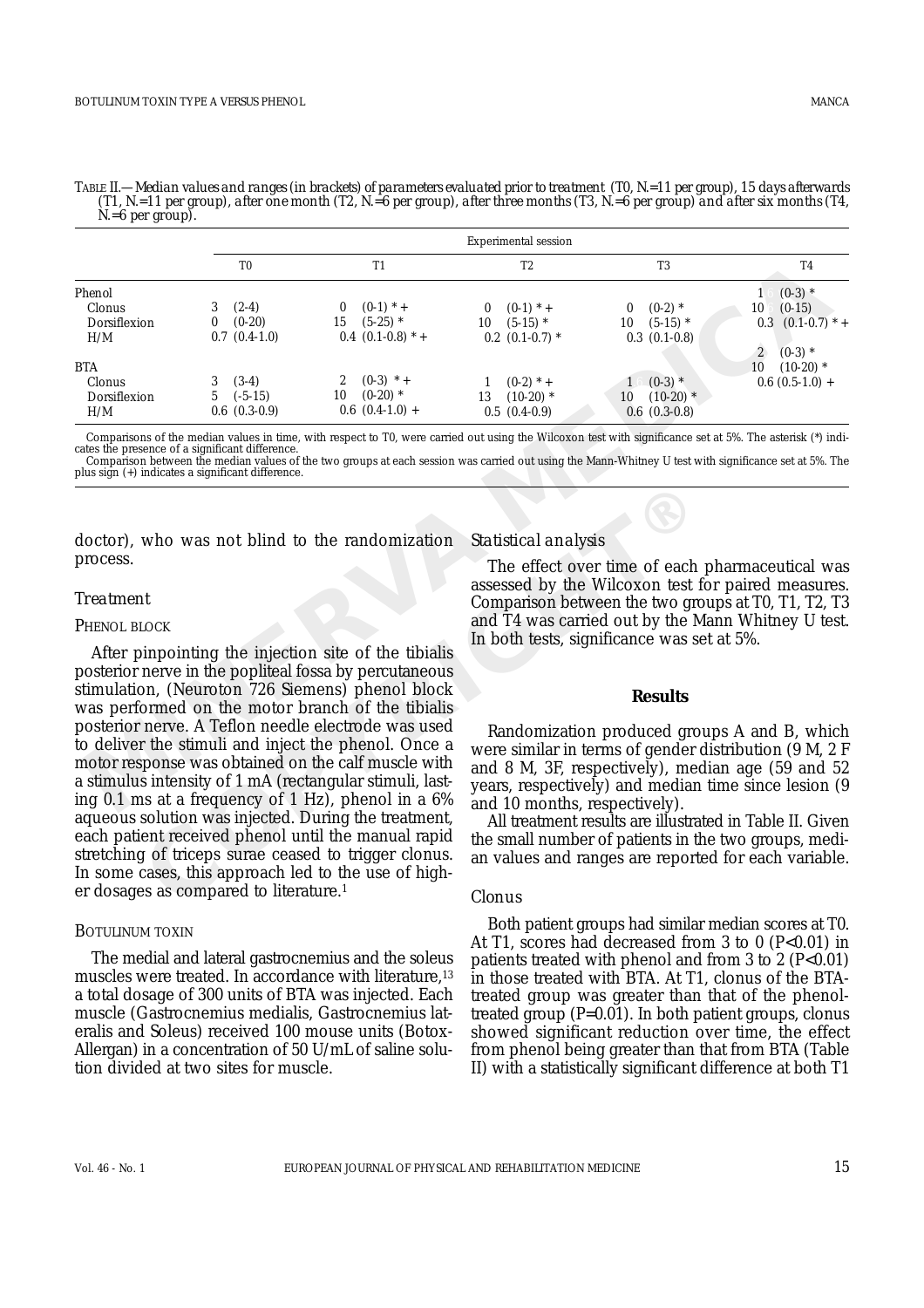

Figure 2.—Evolution over time of the different parameters analysed.

 $(P<0.01)$  and T2  $(P<0.05)$ . The median value of clonus scores remained lower for the phenol-treated group also at T3 and T4.

# *Passive ankle dorsiflexion*

Both patient groups had similar median scores at T0. At T1 and T2, degree of dorsiflexion significantly increased in both groups with no significant differences between them. This increase tended to taper-off at T3 and T4 (Table II).

# *Perceived results*

and T2 (P<0.05). The median value of clonus *Neurophysiological evaluatio*<br>mained lower for the phenol-treated group The evolution over time of<br>analyzed is shown in Figure<br>make dorsiflexion<br>in the effect of intervention on Eight patients treated with phenol and eight with BTA reported that the outcome of treatment met their expectations. According with the treatment target, function was improved. In walking patients gait was not destabilized by clonus during the stance period. In non-walking subjects clonus reduction permitted a better comfort in both sitting and supine postures, without the frequent disturbing shakes at rest. In the phenol-treated group, one patient reported that their results did not reach the expectations and, conversely, two patients reported that results exceeded their expectations. In the BTA-treated group, two patients reported that results did not reach their expectations and one that results exceeded expectations. Two phenol-treated patients reported symptoms which were typical side effects of the therapy, leg pain and tingling in the heel, respectively.

# *Neurophysiological evaluation*

The evolution over time of the different parameters analyzed is shown in Figure 2.

At T0, there was a trend towards significance in the effect of intervention on the M-response with a higher median score in the BTA group  $(P=0.07)$ . The M response in the phenol-treated group showed a statistically significant reduction only at T1, whereas in the BTA-treated group, the M response reduction was significant until T2.

The M response reduction, expressed as a percentage of the T0 value, was greater in the phenoltreated group (-70%) than in the BTA-treated group (57%).

The H reflex showed similar amplitudes at T0 and a statistically significant reduction until T2 in both groups. At T1, the reduction in median amplitudes was greater in the phenol-treated group.

The H/M ratio was similar between the two groups at T0. After treatment, it decreased over time and then remained constant in the phenol-treated group, while in the BTA-treated group it did not decrease and remained unchanged (Figure 2). Comparison between the two patient groups reached statistically significant differences at T1 (P<0.05), where median  $H/M$ was 0.4 for the phenol-treated group and 0.6 for the BTA-treated group. While differences in the H/M ratio were not statistically significant at T2 and T3 (P=0.26 and P=0.17, respectively), they became so again at T4  $(P<0.05)$ .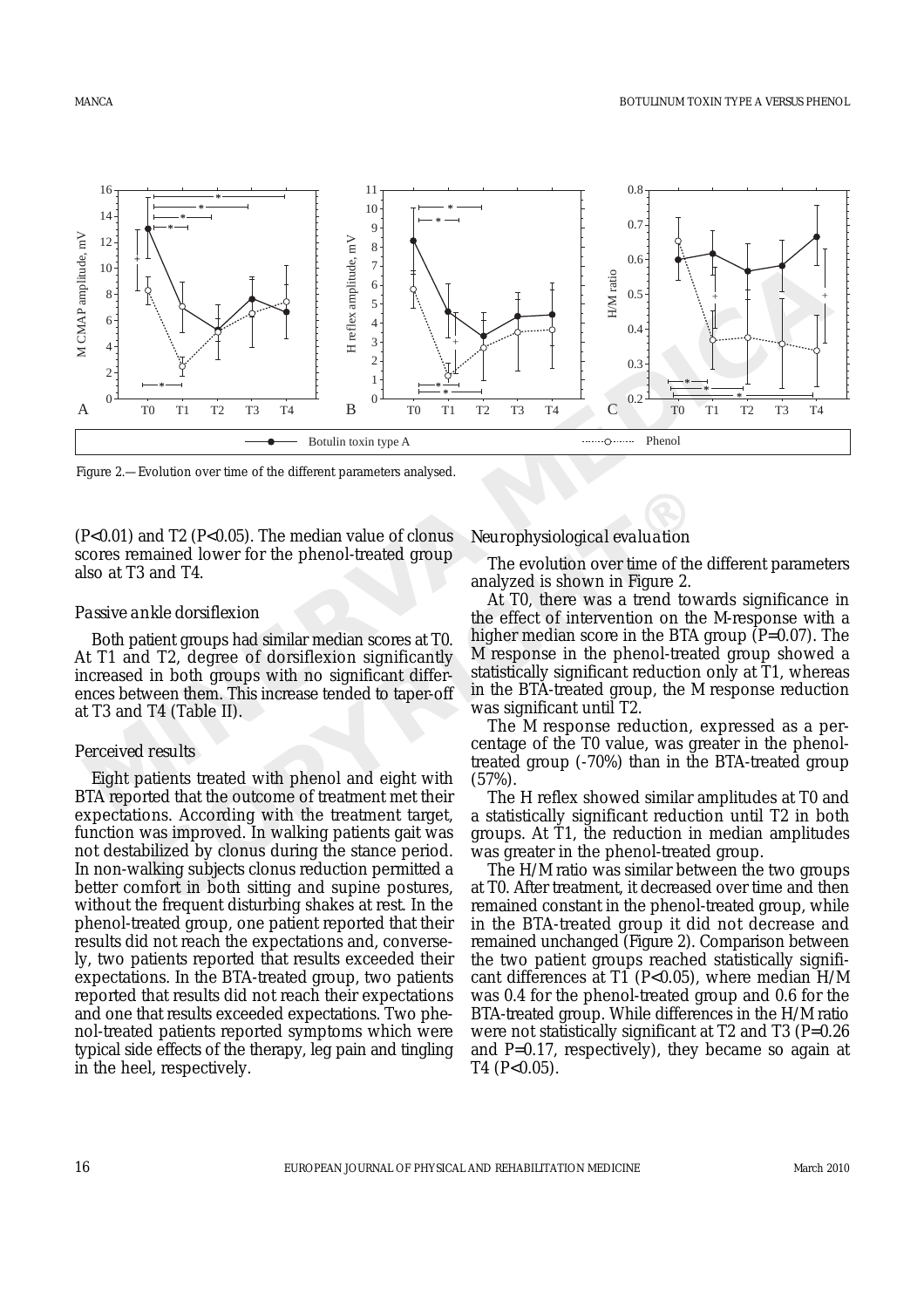### **Discussion**

The aim of the study was to verify the efficacy of two drugs, phenol and BTA, which are frequently used for in clinical practice in the focal treatment of spasticity.

Notwithstanding the small number of patients in the study sample, the six-month follow-up revealed new knowledge that can be added to the current literature on this topic.

Most patients and their relatives reported a significant benefit from both types of treatment. The two patients who presented phenol-related side effects reported relief from those symptoms at one and three weeks following treatment respectively. The rate of side effects we found is similar to data reported in literature 14 and did not seem to correlate with dosage amount. The risk for temporary side effects should be considered before selecting the treatment.

The risk for temporary side enects snould at *L* with a reduction in error<br>thered before selecting the treatment.<br>
From clonus was present in both patient amplitude after T1 could be ther focal treatment. In the phenol-tre Relief from clonus was present in both patient groups after focal treatment. In the phenol-treated group, greater relief was observed at T1 with a statistically significant duration of effect until T4. In the BTA-treated group, there was less initial clonus relief. This discrepancy may be due to the modality of phenol treatment, which allows for immediate adjustment of dosage until clonus is completely eliminated. Throughout all the sessions, the median value of the clonus score was lower in the phenol group than in the BTA group, without statistical significance, even though the power of the statistical test in discriminating differences between groups is low when the sample size is limited. This result may appear to be in conflict with that of Kirazli, $6$  who observed greater reduction in the Ashworth Score (tested for ankle dorsiflexion) in patients treated with BTA. In the present study, we investigated variations in clonus and did not measure degree of spasticity as assessed by the Ashworth Scale, because of the limited validity and reliability of this scale.15, 16 Thus, a direct comparison between the results of the two studies is difficult. Furthermore, the very high Ashworth scores seen in Kirazli's sample may be less reliable than clonus for measuring spasticity due to the probable presence of muscle contracture.17

Passive ankle dorsiflexion significantly increased in both groups after treatment and reached a median of 10° until the end of study. This result may be related to both a reduction in active reflex stiffness due to the direct effect of the drugs on muscle hyperactivity and a reduction in passive calf muscle stiffness due to greater overall joint mobility after treatment.18-20

Both pharmaceuticals caused a reduction in the Mresponse amplitude, lowest for phenol at T1 and for BTA at T2, in line with the observed clonus reduction. A comparison of the absolute M-values between the two groups was not performed due to the differences at T0.

passicity<br>
Motowithstanding the small number of patients in two groups was not berformed due to the differe<br>
he study sample, the six-month follow-up revealed at T0.<br>
More study sample, the six-month follow-up revealed at Comparison between the two groups at T1 showed greater efficacy of the phenol in reducing the H-wave amplitude. This difference was maintained over time although no significant difference was found when observing the follow-up group (N.=6 per group) as compared to the whole study sample at T1 (N.=11 per group). Similarly to results for the M-wave amplitude, the effect of BTA was seen to have stabilized as early as T1, whereas the phenol treatment stabilized at T2 with a reduction in efficacy compared to the evaluation at T1. The partial increase in the H-response amplitude after T1 could be explained by temporary damage to the deeper axons caused by phenol spreading to the inner nerve trunk in relation to the concentration gradient. The greater efficacy shown by phenol may be explained by its action mechanism and the administration method used, where the phenol dose was determined by the disappearance of symptoms which, in some patients, led to a complete and permanent elimination of the H-response.

The H/M ratio quantified the excitability of the alpha motoneuron. The difference in the effect over time of the two pharmaceuticals on the ratio is the most interesting result of this study from a neurophysiological point of view. Phenol causes a major reduction in the H/M ratio up to T4 with significant differences between the two groups at T1 and T4.

The lack of a significant difference in the H/M ratio in BTA-treated patients is in agreement with existing literature.7, 21, 22 Some authors attribute this result to BTA not acting specifically on intrafusal fibres, an hypothesis that has been supported by other evidence emerging from animal experiments.<sup>23, 24</sup> The decrease in the H/M ratio in the phenol-treated patients may be consistent with the prevalent destroying action of phenol on the afferent limb of the H-reflex, prior to its synapse with the alpha motoneuron. Consequently, an Ia fibre-mediated influence on alpha motoneuron excitability can be supposed. BTA only affects the neuromuscular junction of the end-target muscle, thus it would not be expected to reduce the H response as much. Our findings are not entirely in agreement with